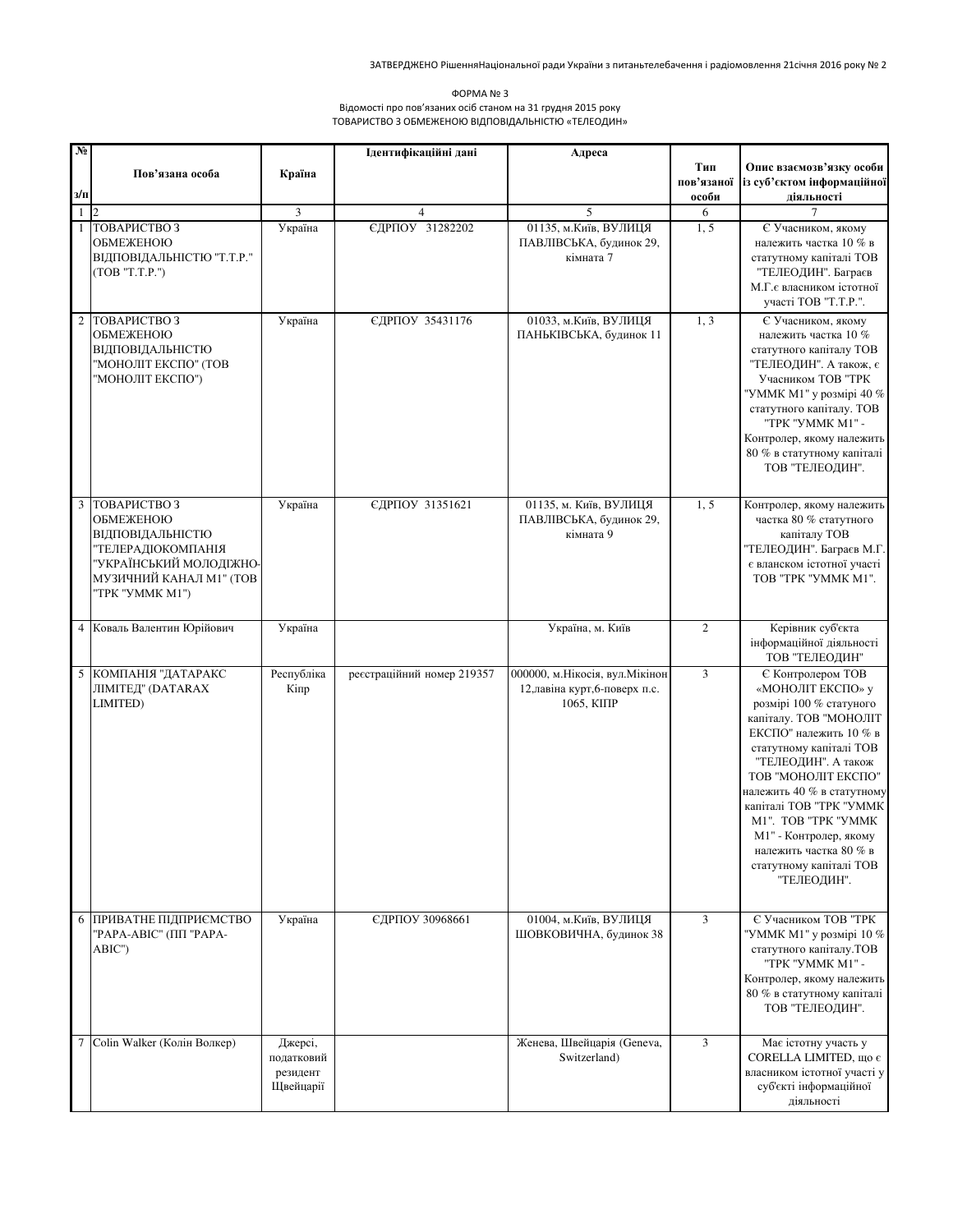|   | Баграєв Микола Георгійович                                                   | Україна                              |           | Україна, місто Київ                                                                                                                                                    | 3 | Має істотну участь в: ТОВ<br>"Т.Т.Р.", якому належить 10<br>% в статутному капіталі<br>ТОВ "ТЕЛЕОДИН"; ТОВ<br>"ТРК "УММК М1" в розмірі<br>49 % статуного капіталу.<br>TOB "TPK "YMMK M1" -<br>Контролер, якому належить<br>80 % в статутному капіталі<br>ТОВ "Телеодин". |
|---|------------------------------------------------------------------------------|--------------------------------------|-----------|------------------------------------------------------------------------------------------------------------------------------------------------------------------------|---|--------------------------------------------------------------------------------------------------------------------------------------------------------------------------------------------------------------------------------------------------------------------------|
| 9 | STARLIGHT MEDIA LIMITED<br>(СТАРЛАЙТ МЕДІА ЛІМІТЕД)                          | Республіка<br>Кіпр                   | HE 190860 | ЛАВІНІА КУРТ, 6-й поверх,<br>вул. Мікінон, 12, 1065, м.<br>Нікосія, Кіпр (LAVINIA<br>COURT, 6th floor<br>12 Mykinon street,<br>1065 Nicosia, Cyprus)                   | 3 | Має істотну участь у<br>КОМПАНІЯ "ДАТАРАКС<br>ЛІМІТЕД" (DATARAX<br>LIMITED), що має істотну<br>участьу суб'єкті<br>інформаційної діяльності<br>ТОВ "Телеодин"                                                                                                            |
|   | 10 MOONLIGHT GLOBAL<br><b>LIMITED (МУНЛАЙТ ҐЛОБАЛ</b><br>ЛІМІТЕД)            | Британські<br>Віргінські<br>Острови  | 1015245   | Палм Ґрув Хаус, ПС 438, Роуд<br>Таун, м. Тортола, Британські<br>Віргінські Острови (Palm<br>Grove House, PO Box 438, Road<br>Town, Tortola, British Virgin<br>Islands) | 3 | Має істотну участь в<br><b>STARLIGHT MEDIA</b><br><b>LIMITED (СТАРЛАЙТ</b><br>МЕДІА ЛІМІТЕД), що має<br>істотну участьу суб'єкті<br>інформаційної діяльності<br>ТОВ "Телеодин"                                                                                           |
|   | 11 GRAINGER CONSULTANTS<br><b>LIMITED (ГРАІНДЖЕР</b><br>КОНСАЛТЕНТС ЛІМІТЕД) | Гонконг                              | 1007501   | Офіси 1-3, 16 поверх, Кінвік<br>Центр, 32 Голливуд Роуд,<br>Централ, Гонконг<br>(Suites 1-3, 16th Floor, Kinwick<br>Centre, 32 Hollywood Road,<br>Central, Hong Kong)  | 3 | Має істотну участь у<br>MOONLIGHT GLOBAL<br><b>LIMITED</b> , що має істотну<br>участь у суб'єкті<br>інформаційної діяльності<br>ТОВ "Телеодин"                                                                                                                           |
|   | 12 CRESTFIELD LIMITED<br>(КРЕСТФІЛД ЛІМІТЕД)                                 | Самоа                                | 24028     | 5 поверх, Девелопмент Банк<br>Самоа Білдінг, Бич Роуд, м.<br>Апіа, Самоа (Level 5,<br>Development Bank of Samoa<br>Building, Beach Road, Apia,<br>Samoa)               | 3 | Має істотну участь в<br><b>STARLIGHT MEDIA</b><br><b>LIMITED (СТАРЛАЙТ</b><br>МЕДІА ЛІМІТЕД), що має<br>істотну участьу суб'єкті<br>інформаційної діяльності<br>ТОВ "Телеодин"                                                                                           |
|   | 13 GALLEN MANAGEMENT<br><b>LIMITED (ГАЛЛЕН</b><br>МЕНЕДЖМЕНТ ЛІМІТЕД         | Республіка<br>Сейшельські<br>Острови | 25255     | 306 Вікторіа Хаус, Вікторіа,<br>Мае, Республіка Сейшельські<br>Острови (306 Victoria House,<br>Victoria, Mahe, Seychelles)                                             | 3 | Має істотну участь у<br><b>CRESTFIELD LIMITED, що</b><br>має істотну участьу суб'єкті<br>інформаційної діяльності<br>ТОВ "Телеолин"                                                                                                                                      |
|   | 14 MANDICA GLOBAL LIMITED<br>(МАНДІКА ҐЛОБАЛ ЛІМІТЕД)                        | Британські<br>Віргінські<br>Острови  | 1015237   | Палм Ґрув Хаус, ПС 438, Роуд<br>Тоун, м. Тортола, Британські<br>Віргінські Острови (Palm<br>Grove House, PO Box 438, Road<br>Town, Tortola, British Virgin<br>Islands) | 3 | Має істотну участь в<br>STARLIGHT MEDIA<br><b>LIMITED (СТАРЛАЙТ</b><br>МЕДІА ЛІМІТЕД), що має<br>істотну участьу суб'єкті<br>інформаційної діяльності<br>ТОВ "Телеодин"                                                                                                  |
|   | <b>15 CORELLA LIMITED</b><br>(КОРЕЛЛА ЛІМІТЕД)                               | Гонконг                              | 971046    | СОфіси 1-3, 16 поверх, Кінвік<br>Центр, 32 Голливуд Роуд,<br>Централ, Гонконг (Suites 1-3,<br>16th Floor, Kinwick Centre, 32<br>Hollywood Road, Central, Hong<br>Kong) | 3 | Має істотну участь у<br><b>MANDICA GLOBAL</b><br><b>LIMITED</b> , що має істотну<br>участьу суб'єкті<br>інформаційної діяльності<br>ТВ "Телеодин"                                                                                                                        |
|   | <b>16 ROSEADOR OVERSEAS</b><br><b>LIMITED (РОСЕДОР ОВЕРСІЗ</b><br>ЛІМІТЕД)   | Британські<br>Віргінські<br>Острови  | 1011353   | Палм Ґрув Хаус, ПС 438, Роуд<br>Таун, м. Тортола, Британські<br>Віргінські Острови (Palm<br>Grove House, PO Box 438, Road<br>Town, Tortola, British Virgin<br>Islands) | 3 | Має істотну участь в<br>STARLIGHT MEDIA<br><b>LIMITED (СТАРЛАЙТ</b><br>МЕДІА ЛІМІТЕД), що має<br>істотну участьу суб'єкті<br>інформаційної діяльності<br>ТОВ "Телеодин"                                                                                                  |
|   | 17 RADNER CONSULTING<br><b>LIMITED (РАДНЕР</b><br>КОНСАЛТІНҐ ЛІМІТЕД)        | Республіка<br>Сейшельські<br>Острови | 26009     | 306 Вікторіа Хаус, Вікторіа,<br>Мае, Республіка Сейшельські<br>Острови (306 Victoria House,<br>Victoria, Mahe, Seychelles)                                             | 3 | Має істотну участь у<br>ROSEADOR OVERSEAS<br>LIMITED, що має істотну<br>участь у суб'єкті<br>інформаційної діяльності<br>ТОВ "Телеодин"                                                                                                                                  |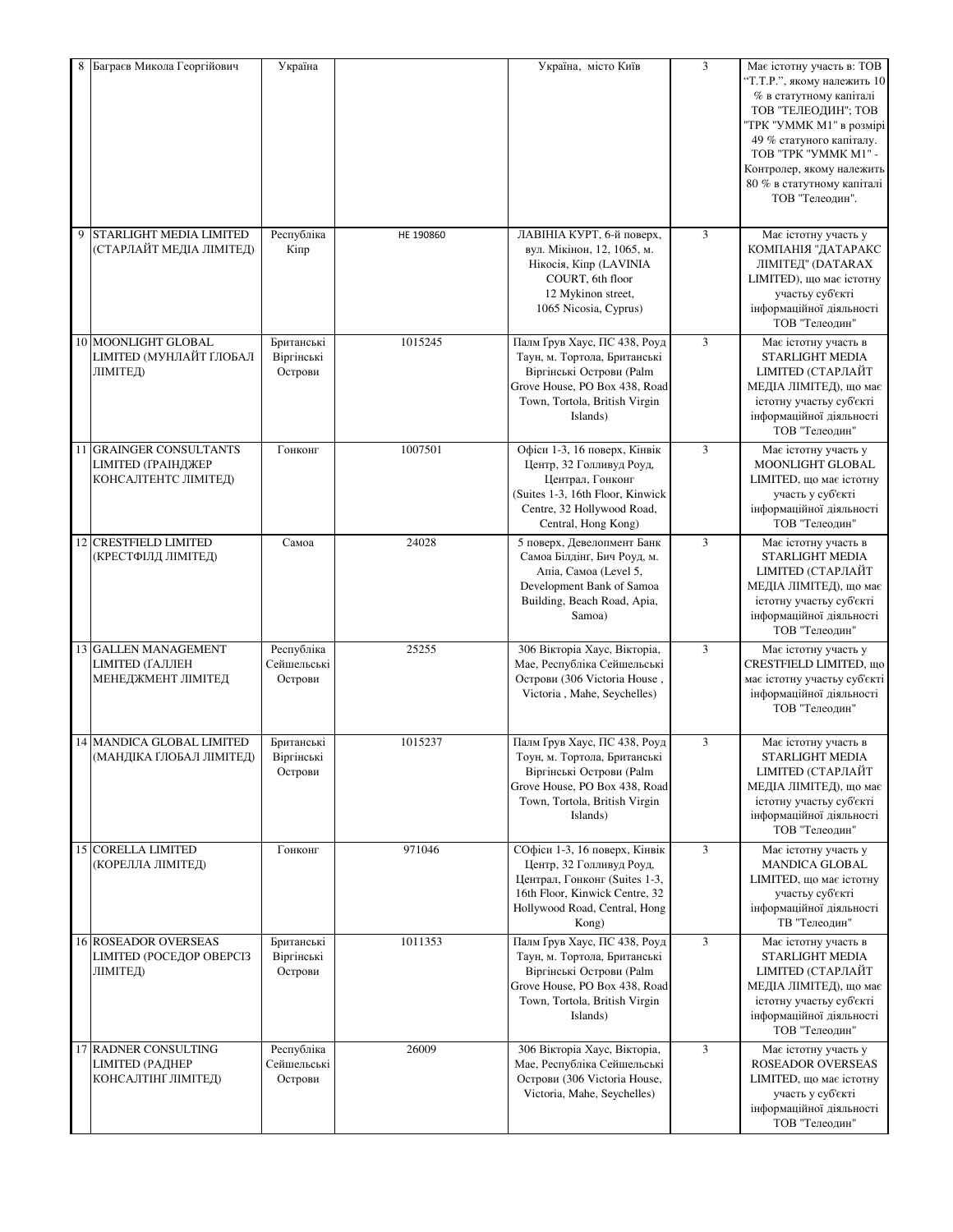| 18 Benjamin Verne (Бенджамін<br>Верне)                                                            | Франція,<br>податковий<br>резидент<br>Щвейцарія          |          | Женева, Швейцарія (Geneva,<br>Switzerland)                                                | 3              | Має істотну участь у<br><b>GRAINGER</b><br>CONSULTANTS LIMITED,<br>що має істотну участь у<br>суб'єкті інформаційної<br>діяльності ТОВ "Телеодин"      |
|---------------------------------------------------------------------------------------------------|----------------------------------------------------------|----------|-------------------------------------------------------------------------------------------|----------------|--------------------------------------------------------------------------------------------------------------------------------------------------------|
| 19 Samantha D'Aoud (Саманта<br>Д'Аоуд)                                                            | Велика<br>Британія,<br>податковий<br>резидент<br>Франції |          | Св. Блез, Франція (St Blaise,<br>France)                                                  | $\mathfrak{Z}$ | Має істотну участь у<br><b>GALLEN MANAGEMENT</b><br><b>LIMITED</b> , що має істотну<br>участь у суб'єкті<br>інформаційної діяльності<br>ТОВ "Телеолин" |
| 20 Angelo de Riz (Ангело де Різ)                                                                  | Щвейцарія                                                |          | Чене-Боург, Швейцарія (Chene-<br>Bourg, Switzerland)                                      | $\mathfrak{Z}$ | Має істотну участь у<br><b>RADNER CONSULTING</b><br><b>LIMITED</b> , що має істотну<br>участь у суб'єкті<br>інформаційної діяльності<br>ТОВ "Телеодин" |
| 21 Баграєв Руслан Миколайович                                                                     | Україна                                                  |          | Україна, місто Київ                                                                       | $\overline{4}$ | Баграєв Р.М. є сином<br>власника істотної участі<br>Баграєва М.Г.                                                                                      |
| 22 Баграєва Світлана Леонідівна                                                                   | Україна                                                  |          | Україна, місто Київ                                                                       | $\overline{4}$ | Баграєва С.Л. є дружиною<br>власника істотної участі<br>Баграєва М.Г.                                                                                  |
| 23 Товариство з обмеженою<br>відповідальністю "Т.І.Р"                                             | Україна                                                  | 31282218 | 01135, м. Київ, ВУЛИЦЯ<br>ПАВЛІВСЬКА, будинок 29,<br>квартира 8                           | 5              | Юридична особа, в якій<br>кінцеві бенефіціари мають<br>істотну участь                                                                                  |
| 24 Товариство з обмеженою<br>відповідальністю<br>ТЕЛЕРАДІООРГАНІЗАЦІЯ<br>"РУССКОЕ РАДИО"-УКРАЇНА" | Україна                                                  | 31407092 | 04119, м. Київ, ВУЛИЦЯ СІМ'Ї<br>ХОХЛОВИХ, будинок 15,<br>кімната 3                        | 5              | Юридична особа, в якій<br>кінцеві бенефіціари мають<br>істотну участь                                                                                  |
| 25 Товариство з обмеженою<br>відповідальністю<br>«ТЕЛЕРАДІОКОМПАНІЯ<br>'КЛАСИК РАДІО»             | Україна                                                  | 35946731 | 04119, м. Київ, ВУЛИЦЯ СІМ'Ї<br>ХОХЛОВИХ, будинок 15,<br>корпус Б, кімната 220            | 5              | Юридична особа, в якій<br>кінцеві бенефіціари мають<br>істотну участь                                                                                  |
| 26 Товариство з обмеженою<br>відповідальністю<br>ТЕЛЕРАДІОКОМПАНІЯ<br>"МЕДІА МАРКЕТ"              | Україна                                                  | 31306998 | 04119, м. Київ, ВУЛИЦЯ СІМ'Ї<br>ХОХЛОВИХ, будинок 15,<br>кімната 5                        | 5              | Юридична особа, в якій<br>кінцеві бенефіціари мають<br>істотну участь                                                                                  |
| 27 УКРАЇНСЬКА КОРПОРАЦІЯ<br>ТЕЛЕБАЧЕННЯ І<br>РАДІОМОВЛЕННЯ "ЮТАР"                                 | Україна                                                  | 24263833 | 04119, м. Київ, ВУЛИЦЯ СІМ'Ї<br>ХОХЛОВИХ, будинок 15,<br>кімната 4                        | 5              | Юридична особа, в якій<br>кінцеві бенефіціари мають<br>істотну участь                                                                                  |
| 28 Товариство з обмеженною<br>відповідальністю<br>Телерадіокомпанія «Радіо<br>Кохання»            | Україна                                                  | 31451403 | 04119, м. Київ, ВУЛИЦЯ СІМ'Ї<br>ХОХЛОВИХ, будинок 15,<br>корпус Б, кімната 220            | 5              | Юридична особа, в якій<br>кінцеві бенефіціари мають<br>істотну участь                                                                                  |
| 29 Товариство з обмеженною<br>відповідальністю<br>Телерадіокомпанія «МАН»                         | Україна                                                  | 31658444 | 04119, м. Київ, ВУЛИЦЯ СІМ'Ї<br>ХОХЛОВИХ, будинок 15,<br>кімната 1                        | 5              | Юридична особа, в якій<br>кінцеві бенефіціари мають<br>істотну участь                                                                                  |
| 30 ДОЧІРНЄ ПІДПРИЄМСТВО<br>ТЕЛЕРАДІОКОМПАНІЯ<br>РЕГІОН-ПЛЮС"                                      | Україна                                                  | 24811482 | 84301, Донецька обл., місто<br>Краматорськ, ВУЛ.ЛЕНІНА,<br>будинок 58                     | 5              | Юридична особа, в якій<br>кінцеві бенефіціари мають<br>істотну участь                                                                                  |
| 31 Товариство з обмеженною<br>відповідальністю<br>Телерадіокомпанія « «Місто<br>$\Phi M$ »        | Україна                                                  | 34563984 | 69037, Запорізька обл., місто<br>Запоріжжя, ПРОСПЕКТ<br>ЛЕНІНА, будинок 167, офіс 1       | 5              | Юридична особа, в якій<br>кінцеві бенефіціари мають<br>істотну участь                                                                                  |
| 32 Товариство з обмеженною<br>відповідальністю<br>Телерадіокомпанія «Юта-TV»                      | Україна                                                  | 21041753 | 36020, Полтавська обл., місто<br>Полтава, ВУЛИЦЯ ЛЕНІНА,<br>будинок 15/32                 | 5              | Юридична особа, в якій<br>кінцеві бенефіціари мають<br>істотну участь                                                                                  |
| 33 Товариство з обмеженною<br>відповідальністю<br>Телерадіокомпанія «Медіа ФМ»                    | Україна                                                  | 33116009 | 49000, Дніпропетровська обл.,<br>місто Дніпропетровськ,<br>ВУЛИЦЯ РОБОЧА, будинок<br>23 B | 5              | Юридична особа, в якій<br>кінцеві бенефіціари мають<br>істотну участь                                                                                  |
| 34 Товариство з обмеженною<br>відповідальністю «Радіо<br>Всесвіт»                                 | Україна                                                  | 23295475 | 40011, Сумська обл., місто<br>Суми, ПЛОЩА<br>ПРИВОКЗАЛЬНА, будинок 9                      | 5              | Юридична особа, в якій<br>кінцеві бенефіціари мають<br>істотну участь                                                                                  |
| 35 Товариство з обмеженною<br>відповідальністю «Радіо<br>Тернопіль»                               | Україна                                                  | 22604052 | 04119, м. Київ, ВУЛИЦЯ СІМ'Ї<br>ХОХЛОВИХ, будинок 15,<br>корпус А', офіс 127              | 5              | Юридична особа, в якій<br>кінцеві бенефіціари мають<br>істотну участь                                                                                  |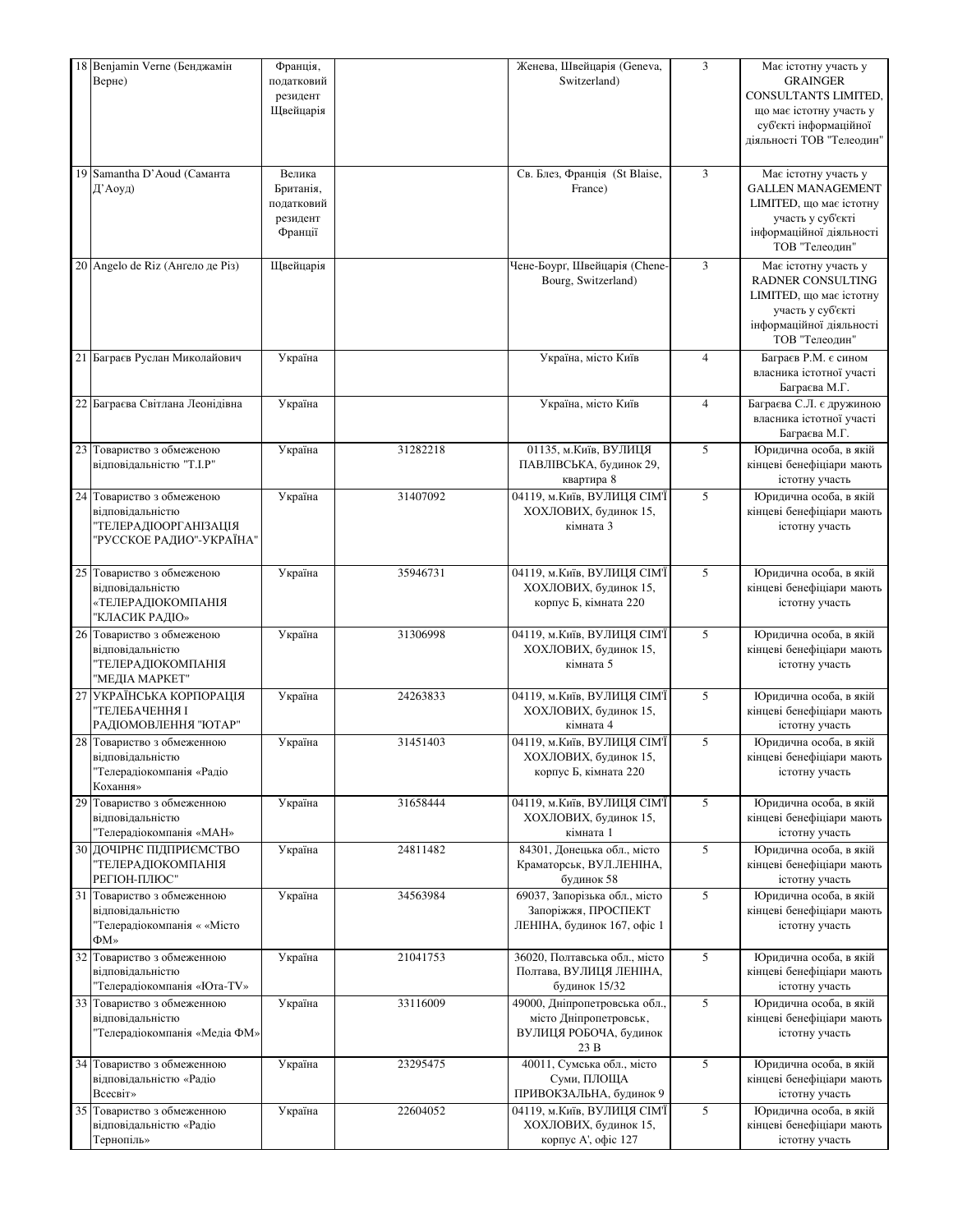|    | 36 Товариство з обмеженною                                | Україна    | 30525175  | 04119, м. Київ, ВУЛИЦЯ СІМЇ                          | 5 | Юридична особа, в якій                      |
|----|-----------------------------------------------------------|------------|-----------|------------------------------------------------------|---|---------------------------------------------|
|    | відповідальністю «Мюзікрадіо»                             |            |           | ХОХЛОВИХ, будинок 15,<br>кімната 1                   |   | кінцеві бенефіціари мають<br>істотну участь |
|    | 37 Приватне акціонерне товариство                         | Україна    | 23783631  | 83086, Донецька обл., місто                          | 5 | Юридична особа, в якій                      |
|    | «Телерадіокомпанія ВІКО»                                  |            |           | Донецьк, ВУЛИЦЯ ФЕДОРА                               |   | кінцеві бенефіціари мають                   |
|    | 38 Пприватне підприємство "Студія                         | Україна    | 23060559  | ЗАЙЦЕВА, будинок 46А<br>04119, м. Київ, ВУЛИЦЯ СІМ'Ї | 5 | істотну участь<br>Юридична особа, в якій    |
|    | «BTB»                                                     |            |           | ХОХЛОВИХ, будинок 15,                                |   | кінцеві бенефіціари мають                   |
|    |                                                           |            |           | кімната 3                                            |   | істотну участь                              |
|    | 39 Приватне підприємство "ТРК                             | Україна    | 24989122  | 49008, Дніпропетровська обл.,                        | 5 | Юридична особа, в якій                      |
|    | «Атолл»                                                   |            |           | місто Дніпропетровськ,                               |   | кінцеві бенефіціари мають                   |
|    |                                                           |            |           | ВУЛИЦЯ РОБОЧА, будинок                               |   | істотну участь                              |
|    |                                                           |            |           | $23-B$                                               |   |                                             |
|    | 40 Приватне підприємство                                  | Україна    | 30147008  | 18001, Черкаська обл., місто<br>Черкаси, БУЛЬВАР     | 5 | Юридична особа, в якій                      |
|    | Радіокомпанія «Черкаси -<br>Вибір»                        |            |           | ШЕВЧЕНКА, будинок 195/1                              |   | кінцеві бенефіціари мають<br>істотну участь |
|    | 41 Товариство з обмеженною                                | Україна    | 20907141  | 56500, Миколаївська обл.,                            | 5 | Юридична особа, в якій                      |
|    | відповідальністю                                          |            |           | місто Вознесенськ, ВУЛИЦЯ                            |   | кінцеві бенефіціари мають                   |
|    | 'Телерадіокомпанія "Імідж-TV"                             |            |           | ТИМІРЯЗЄВА, будинок 175                              |   | істотну участь                              |
|    |                                                           |            |           |                                                      |   |                                             |
|    | 42 Товариство з обмеженною                                | Україна    | 24996062  | 49008, Дніпропетровська обл.,                        | 5 | Юридична особа, в якій                      |
|    | відповідальністю<br>Телерадіокомпанія "Чарівний           |            |           | місто Дніпропетровськ,<br>ВУЛИЦЯ РОБОЧА, будинок     |   | кінцеві бенефіціари мають<br>істотну участь |
|    | Світ"                                                     |            |           | 23 B                                                 |   |                                             |
|    | 43 Приватне підприємство                                  | Україна    | 32402158  | 29000, Хмельницька обл.,                             | 5 | Юридична особа, в якій                      |
|    | Телерадіокомпанія "АРТ"                                   |            |           | місто Хмельницький,                                  |   | кінцеві бенефіціари мають                   |
|    |                                                           |            |           | ВІННИЦЬКЕ ШОСЕ, будинок                              |   | істотну участьті.                           |
|    |                                                           |            |           | 23                                                   |   |                                             |
|    | 44 Товариство з обмеженною<br>відповідальністю "Радіо FM" | Україна    | 23980419  | 04655, м. Київ, ВУЛИЦЯ                               | 5 | Юридична особа, в якій                      |
|    |                                                           |            |           | ВІКЕНТІЯ ХВОЙКИ, будинок<br>15/15                    |   | кінцеві бенефіціари мають<br>істотну участь |
|    | 45 Товариство з обмеженною                                | Україна    | 37933284  | 01135, м. Київ, ВУЛИЦЯ                               | 5 | Юридична особа, в якій                      |
|    | відповідальністю "Юкрейн                                  |            |           | ПАВЛІВСЬКА, будинок 29,                              |   | кінцеві бенефіціари мають                   |
|    | Медіахолдінг                                              |            |           | офіс 3, ПЕРШИЙ ПОВЕРХ                                |   | істотну участь                              |
|    | 46 Товариство з обмеженною                                | Україна    | 31644300  | 61001, Харківська обл., місто                        | 5 | Юридична особа, в якій                      |
|    | відповідальністю<br>Телерадіокомпанія "Радіо-             |            |           | Харків, МАЙДАН<br>ПОВСТАННЯ, будинок 7/8,            |   | кінцеві бенефіціари мають<br>істотну участь |
|    | Артіль"                                                   |            |           | ПОВЕРХ 15, офіс 26                                   |   |                                             |
|    | 47 MAMTON HOLDINGS LIMITED                                | Республіка | HE 190879 | ЛАВІНІА КУРТ, 6-й поверх,                            | 5 | Юридична особа, в якій                      |
|    | (МАМТОН ХОЛДІНГС                                          | Кіпр       |           | вул. Мікінон, 12, 1065, м.                           |   | кінцеві бенефіціари мають                   |
|    | ЛІМІТЕД)                                                  |            |           | Нікосія, Кіпр (LAVINIA                               |   | істотну участь                              |
|    |                                                           |            |           | COURT, 6th floor<br>12 Mykinon street,               |   |                                             |
|    |                                                           |            |           | 1065 Nicosia, Cyprus)                                |   |                                             |
|    | 48 Товариство з обмеженою                                 | Україна    | 23741163  | 03113, м. Київ, вул. І. Шевцова,                     | 5 | Юридична особа, в якій                      |
|    | відповідальністю "Міжнародний                             |            |           | будинок 1                                            |   | кінцеві бенефіціари мають                   |
|    | Медіа Центр"                                              |            |           |                                                      |   | істотну участь                              |
|    | 49 Приватне акціонерне                                    | Україна    | 20044726  | 03113, м.Київ, ВУЛИЦЯ                                | 5 | Юридична особа, в якій                      |
|    | товариство "Міжнародний медіа<br>центр_СТБ"               |            |           | ІВАНА ШЕВЦОВА, будинок                               |   | кінцеві бенефіціари мають<br>істотну участь |
|    | 50 Товариство з обмеженою                                 |            | 33295632  | 01033, м. Київ, вулиця                               |   | Юридична особа, в якій                      |
|    | відповідальністю "СТАРЛАЙТ                                | Україна    |           | Паньківська, будинок 11                              | 5 | кінцеві бенефіціари мають                   |
|    | МЕДІА"                                                    |            |           |                                                      |   | істотну участь                              |
|    | 51 ТОВАРИСТВО З                                           |            | 35379792  | 01033, м. Київ, Голосіївський                        |   | Юридична особа, в якій                      |
|    | ОБМЕЖЕНОЮ                                                 | Україна    |           | район, вулиця Паньківська,<br>будинок 11             | 5 | кінцеві бенефіціари мають                   |
|    | ВІДПОВІДАЛЬНІСТЮ "ТВ-<br>ХОЛДИНГ"                         |            |           |                                                      |   | істотну участь                              |
| 52 |                                                           |            | 14323764  | 01033, м. Київ, Голосіївський                        |   |                                             |
|    | ТОВАРИСТВО З                                              |            |           | район, вулиця Паньківська,                           |   |                                             |
|    | ОБМЕЖЕНОЮ<br>ВІДПОВІДАЛЬНІСТЮ                             |            |           | будинок 11                                           |   | Юридична особа, в якій                      |
|    | "МІЖНАРОДНА КОМЕРЦІЙНА                                    | Україна    |           |                                                      | 5 | кінцеві бенефіціари мають                   |
|    | ТЕЛЕРАДІОКОМПАНІЯ"                                        |            |           |                                                      |   | істотну участь                              |
|    | (ICTV)                                                    |            |           |                                                      |   |                                             |
|    | 53 Товариство з обмеженою                                 |            | 32425531  | 01033, Україна, м. Київ,                             |   | Юридична особа, в якій                      |
|    | відповідальністю «НК-                                     | Україна    |           | Голосіївський район, вулиця                          | 5 | кінцеві бенефіціари мають                   |
|    | <b>ХОЛДІНГ»</b>                                           |            |           | Паньківська, будинок 11                              |   | істотну участь                              |
|    | 54 ТОВАРИСТВО З                                           |            | 23530545  | 01054, м. Київ, вулиця                               |   | Юридична особа, в якій                      |
|    | ОБМЕЖЕНОЮ                                                 | Україна    |           | Тургеневська, будинок 25                             | 5 | кінцеві бенефіціари мають                   |
|    | ВІДПОВІДАЛЬНІСТЮ "НОВИЙ<br>КАНАЛ"                         |            |           |                                                      |   | істотну участь                              |
|    |                                                           |            |           |                                                      |   |                                             |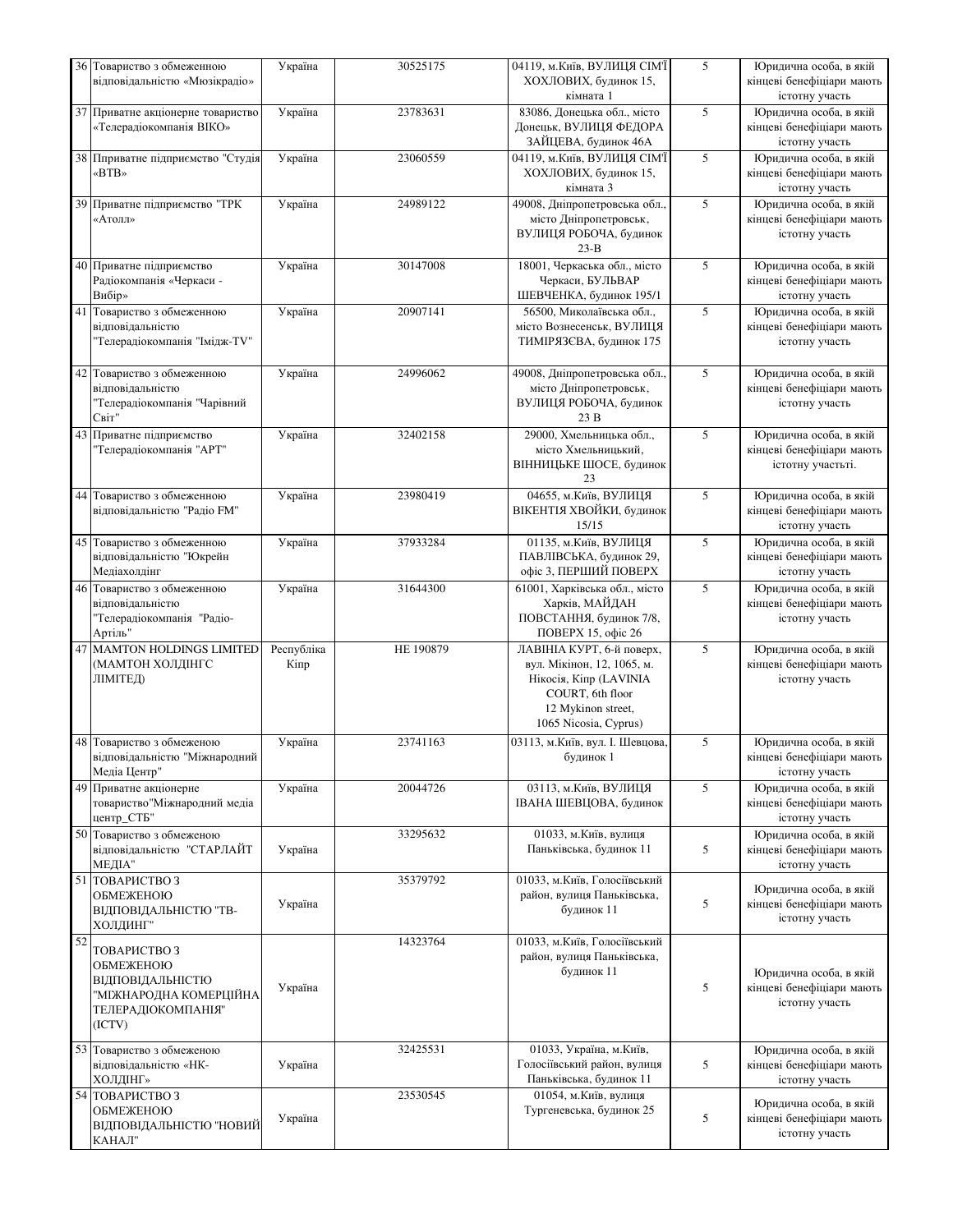|    | 55 ПРИВАТНЕ АКЦІОНЕРНЕ                                                                                                        |                    | 30755884  | 53201, Дніпропетровська обл.,                                                                                                                        |   | Юридична особа, в якій                                                |
|----|-------------------------------------------------------------------------------------------------------------------------------|--------------------|-----------|------------------------------------------------------------------------------------------------------------------------------------------------------|---|-----------------------------------------------------------------------|
|    | ТОВАРИСТВО<br>"НІКОПОЛЬСЬКИЙ МЕДІА-<br><b>IIEHTP"</b>                                                                         | Україна            |           | місто Нікополь, проспект<br>Трубників, будинок 56                                                                                                    | 5 | кінцеві бенефіціари мають<br>істотну участь                           |
| 56 | Товариство з обмеженою<br>відповідальністю "ОПР"                                                                              | Україна            | 38202668  | 03113, м. Київ, вулиця I.<br>Шевцова, будинок 1                                                                                                      | 5 | Юридична особа, в якій<br>кінцеві бенефіціари мають<br>істотну участь |
| 57 | Товариство з обмеженою<br>відповідальністю "СТАРЛАЙТ<br>БРЕНД КОНТЕНТ"                                                        | Україна            | 35380148  | 01033, м. Київ, вулиця<br>Паньківська, будинок 11                                                                                                    | 5 | Юридична особа, в якій<br>кінцеві бенефіціари мають<br>істотну участь |
|    | 58 Товариство з обмеженою<br>відповідальністю "СТАРЛАЙТ<br>ЛІЛЖИТАЛ СЕЙЛЗ"                                                    | Україна            | 34602394  | 01033, м. Київ, вулиця<br>Паньківська, будинок 11                                                                                                    | 5 | Юридична особа, в якій<br>кінцеві бенефіціари мають<br>істотну участь |
|    | 59 Товариство з обмеженою<br>відповідальністю "СТАРЛАЙТ<br>ДІДЖИТАЛ"                                                          | Україна            | 36123396  | 03113, м. Київ, вулиця І.<br>Шевцова, будинок 1                                                                                                      | 5 | Юридична особа, в якій<br>кінцеві бенефіціари мають<br>істотну участь |
|    | 60 Товариство з обмеженою<br>відповідальністю "СТАРЛАЙТ<br>СЕЙЛЗ"                                                             | Україна            | 35086888  | 01033, м. Київ, вулиця<br>Паньківська, будинок 11                                                                                                    | 5 | Юридична особа, в якій<br>кінцеві бенефіціари мають<br>істотну участь |
|    | 61 Товариство з обмеженою<br>відповідальністю "СТАРЛАЙТ<br>ФИЛМС"                                                             | Україна            | 38261042  | 03113, м. Київ, вулиця I.<br>Шевцова, будинок 1                                                                                                      | 5 | Юридична особа, в якій<br>кінцеві бенефіціари мають<br>істотну участь |
|    | 62 Товариство з обмеженою<br>відповідальністю "СТАРЛАЙТ<br>РЕНТАЛ"                                                            | Україна            | 37994389  | 03113, м. Київ, вулиця І.<br>Шевцова, будинок 1                                                                                                      | 5 | Юридична особа, в якій<br>кінцеві бенефіціари мають<br>істотну участь |
|    | 63 Товариство з обмеженою<br>відповідальністю «ВАВЕРКА<br>ПРОДАКШН»                                                           | Україна            | 38320254  | 03113, м. Київ, вулиця І.<br>Шевцова, будинок 1                                                                                                      | 5 | Юридична особа, в якій<br>кінцеві бенефіціари мають<br>істотну участь |
|    | 64 Товариство з обмеженою<br>відповідальністю «ХМАРОЧОС<br>МЕДІА»                                                             | Україна            | 35649449  | 03113, м. Київ, вулиця Івана<br>Шевцова, будинок 1                                                                                                   | 5 | Юридична особа, в якій<br>кінцеві бенефіціари мають<br>істотну участь |
|    | 65 Дочірнє підприємство<br>"ТЕЛЕРАДІОКОМПАНІЯ<br>"СТЕРХ" Товариства з<br>обмеженою відповідальністю<br>"ПРИРОДНІ ІНВЕСТИЦІЇ"" | Україна            | 24434223  | 49600, Дніпропетровська обл.,<br>місто Дніпропетровськ, вулиця<br>Писаржевського, будинок 1-А                                                        | 5 | Юридична особа, в якій<br>кінцеві бенефіціари мають<br>істотну участь |
|    | 66 Товариство з обмеженою<br>відповідальністю "ПРИРОДНІ<br>ІНВЕСТИЦІЇ"                                                        | Україна            | 35135746  | 01033, м. Київ, вулиця<br>Паньківська, будинок 11                                                                                                    | 5 | Юридична особа, в якій<br>кінцеві бенефіціари мають<br>істотну участь |
|    | 67 Товариство з обмеженою<br>відповідальністю "ХМАРОЧОС<br>ХОЛДИНГ"                                                           | Україна            | 35745226  | 03113, м. Київ, вулиця Івана<br>Шевцова, будинок 1                                                                                                   | 5 | Юридична особа, в якій<br>кінцеві бенефіціари мають<br>істотну участь |
|    | 68 Товариство з обмеженою<br>відповідальністю "СТАРЛАЙТ<br>РОЗВАГИ"                                                           | Україна            | 40052578  | 03113, м. Київ, вулиця<br>І.Шевцова, будинок 1                                                                                                       | 5 | Юридична особа, в якій<br>кінцеві бенефіціари мають<br>істотну участь |
| 69 | NEBESTAN LIMITED<br>(НЕБЕСТАН ЛІМІТЕД)                                                                                        | Республіка<br>Кіпр | HE 190724 | ЛАВІНІА КУРТ, 6-й поверх,<br>вул. Мікінон, 12, 1065, м.<br>Нікосія, Кіпр (LAVINIA<br>COURT, 6th floor<br>12 Mykinon street,<br>1065 Nicosia, Cyprus) | 5 | Юридична особа, в якій<br>кінцеві бенефіціари мають<br>істотну участь |
| 70 | <b>BENVERANO HOLDINGS</b><br><b>LIMITED</b><br>(БЕНВЕРАНО ХОЛДІНГС<br>ЛІМІТЕД)                                                | Республіка<br>Кіпр | HE 190883 | ЛАВІНІА КУРТ, 6-й поверх,<br>вул. Мікінон, 12, 1065, м.<br>Нікосія, Кіпр (LAVINIA<br>COURT, 6th floor<br>12 Mykinon street,<br>1065 Nicosia, Cyprus) | 5 | Юридична особа, в якій<br>кінцеві бенефіціари мають<br>істотну участь |
| 71 | <b>VIRGONOR LIMITED</b><br>(ВІРГОНОР ЛІМІТЕД)                                                                                 | Республіка<br>Кіпр | HE 219315 | ЛАВІНІА КУРТ, 6-й поверх,<br>вул. Мікінон, 12, 1065, м.<br>Нікосія, Кіпр (LAVINIA<br>COURT, 6th floor<br>12 Mykinon street,<br>1065 Nicosia, Cyprus) | 5 | Юридична особа, в якій<br>кінцеві бенефіціари мають<br>істотну участь |
| 72 | <b>BARMINOX LIMITED</b><br>(БАРМІНОКС ЛІМІТЕД)                                                                                | Республіка<br>Кіпр | HE 226952 | ЛАВІНІА КУРТ, 6-й поверх,<br>вул. Мікінон, 12, 1065, м.<br>Нікосія, Кіпр (LAVINIA<br>COURT, 6th floor<br>12 Mykinon street,<br>1065 Nicosia, Cyprus) | 5 | Юридична особа, в якій<br>кінцеві бенефіціари мають<br>істотну участь |